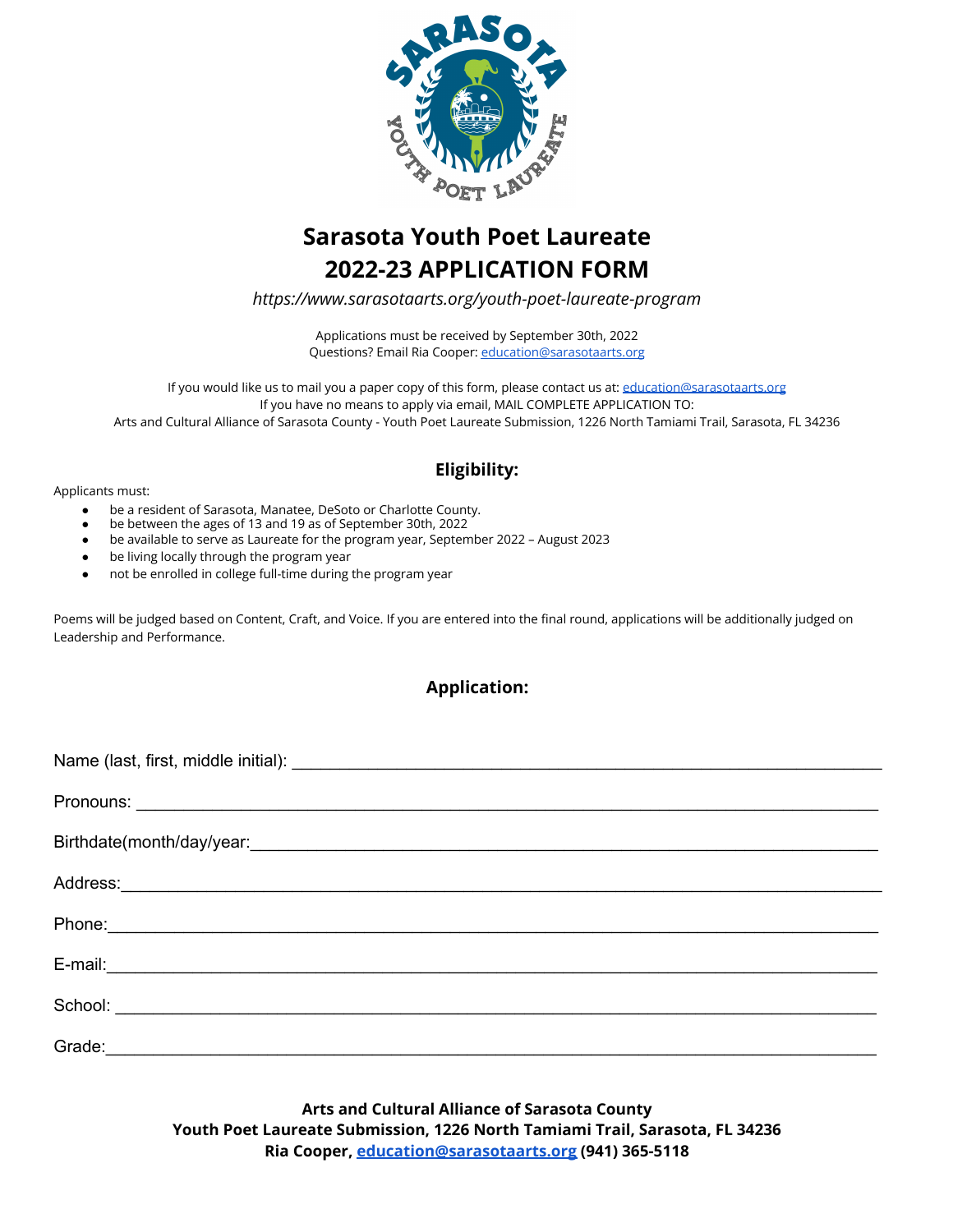

How did you hear about the Sarasota Youth Poet Laureate program?  $\bullet$ 

• Artist Statement/Bio: Introduce yourself. Tell us who you are and what poetry means to you. (250 words maximum. Use the back if needed) Required. Note: This may be used as your bio if you advance to the final round.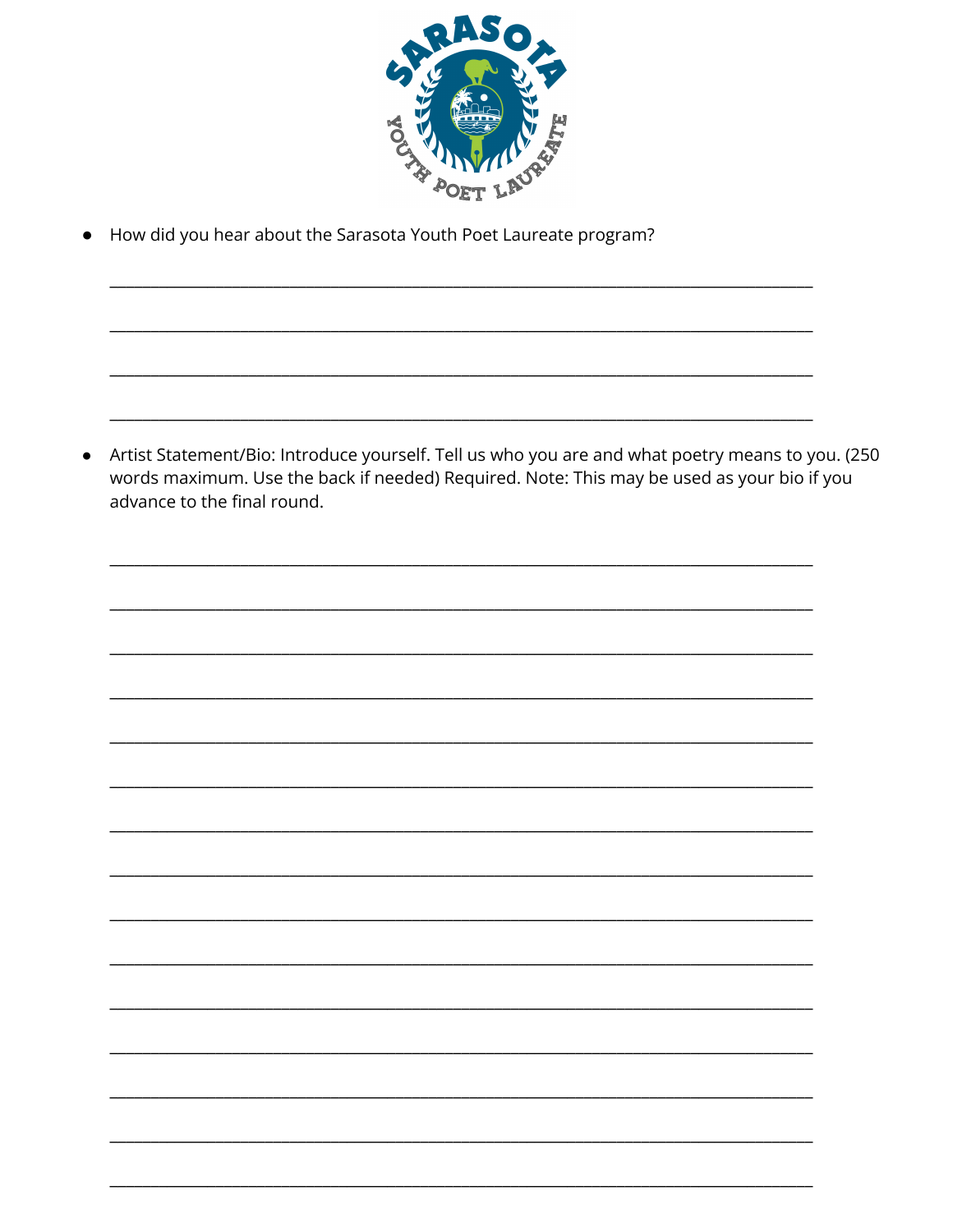

● List any awards or honors you have received (including anywhere your work has been published). List any community service or activism you have done.

\_\_\_\_\_\_\_\_\_\_\_\_\_\_\_\_\_\_\_\_\_\_\_\_\_\_\_\_\_\_\_\_\_\_\_\_\_\_\_\_\_\_\_\_\_\_\_\_\_\_\_\_\_\_\_\_\_\_\_\_\_\_\_\_\_\_\_\_\_\_\_\_\_\_\_\_\_\_\_\_\_\_\_\_\_\_

| Please attach printed copies of three of your original poems, totaling no more than 6 pages.                                                                                                                                          |  |
|---------------------------------------------------------------------------------------------------------------------------------------------------------------------------------------------------------------------------------------|--|
| Please provide the name of an Adult Sponsor who you can ask to write you a letter of<br>recommendation IF you advance to the final round. Tip: Choose someone who knows your writing,<br>school performance or community involvement. |  |
|                                                                                                                                                                                                                                       |  |
|                                                                                                                                                                                                                                       |  |
|                                                                                                                                                                                                                                       |  |
| Signature of Parent/Guardian (not required if you will be 18 as of September 30, 2022):                                                                                                                                               |  |
|                                                                                                                                                                                                                                       |  |

Phone Number or Email for Parent/Guardian: \_\_\_\_\_\_\_\_\_\_\_\_\_\_\_\_\_\_\_\_\_\_\_\_\_\_\_\_\_\_\_\_\_\_\_\_\_\_\_\_\_\_\_\_\_\_\_\_\_\_\_\_